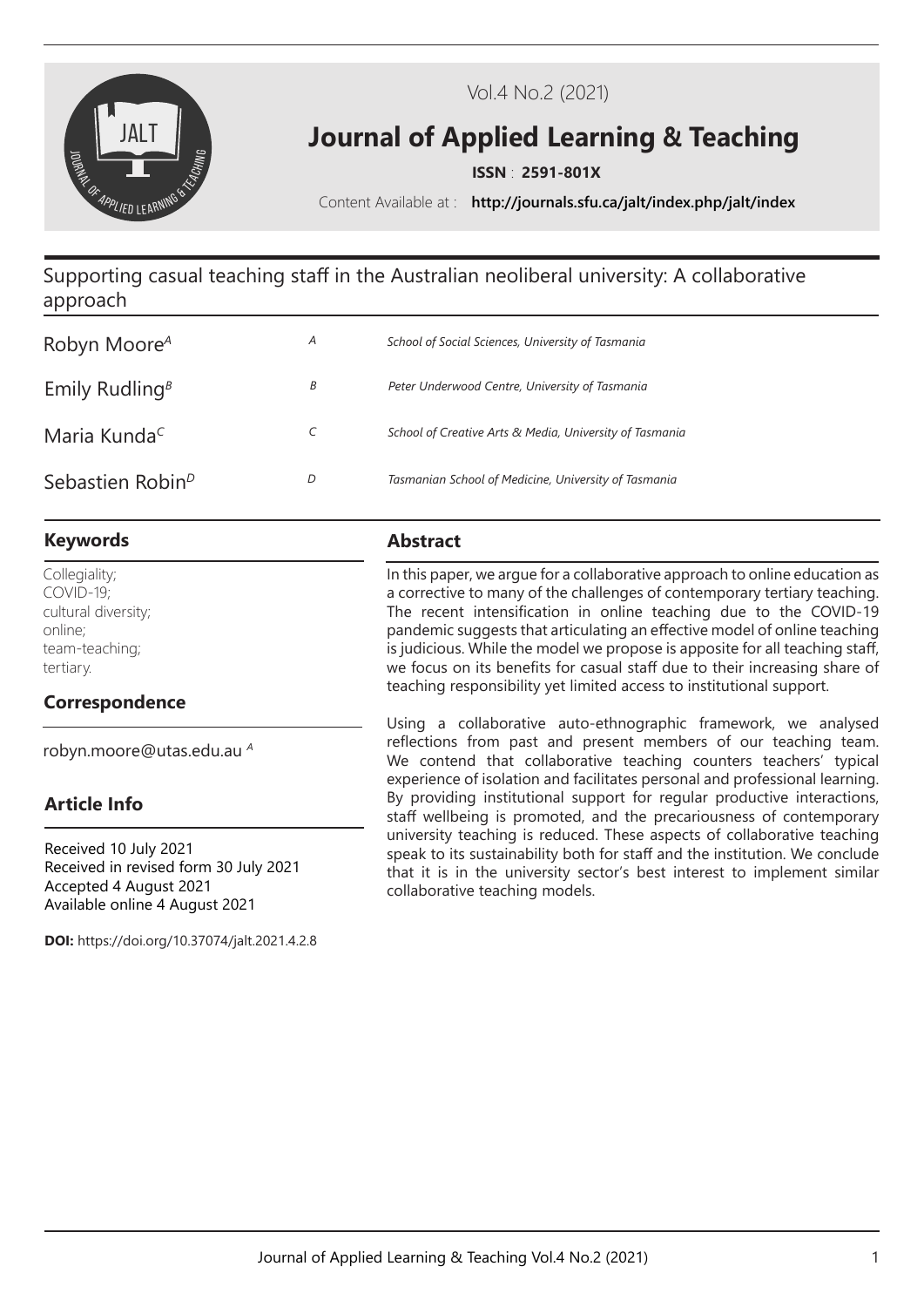# **Introduction**

The neoliberal turn in higher education has changed the very nature of academic work (Connell, 2013). Among the effects of sector restructuring are the development of a competitive workplace culture with an emphasis on measurement and assessment and a concomitant decline in collegiality between academics (Berg & Seeber, 2016; Hartman & Darub, 2012; Sparkes, 2021). The widespread casualisation of the workforce has produced an academic precariat (Gill, 2014; Hartung et al., 2017; Ivancheva, 2015; May et al., 2013) of which the authors of this paper are currently members.

As a corrective to neoliberal reforms, in this paper we examine a team-teaching model for online education that we have found to be collaborative and rewarding. We are a team of casual academics from diverse disciplines who have developed a community of practice (Canty et al., 2020) to guide our joint teaching and iterative development of an online undergraduate course on cultural diversity at a regional Australian university. Our experience of working in a collaborative teaching team points to a collegial and sustainable model of online delivery that can address some of the challenges of contemporary tertiary teaching. The rapid escalation in online teaching due to the COVID-19 pandemic (Hodges et al., 2020) suggests that articulating an effective model of online teaching is judicious.

# **Context: The neoliberal university and COVID-19**

The intensification of academic life resulting from the structural transformation of universities has been welldocumented (Gill, 2014; Hartug et al., 2017; May et al., 2013; Sparkes, 2021). The neoliberalisation of universities has produced working environments increasingly characterised by corporatisation, privatisation and managerialism (Hartman & Darab, 2012). For example, Price et al. (2015, p. 685) identify three interrelated themes of early academic career experience: "lack of job security; high workload pressures, including a constant pressure to publish; and a sense of professional and personal isolation". Subsequently, workplace camaraderie and academic collegiality have declined (Dugan & Letterman, 2008). Berg and Seeber (2016, p. 89) argue for the "conviviality of thinking together" as an antidote to the isolation that characterises work in the neoliberal university. The present study takes up their prompt for creating a collaborative model of creating content and teaching together.

Casual academics teach up to 80 percent of the firstyear teaching load (Baré et al., 2021; Kniest, 2018; Ryan & Bhattacharyya, 2012). The challenges of working in the neoliberal university may be amplified for casual staff who often feel "isolated" and "invisible" (Fredericks & Bosanquet, 2017, p. 88; see also Brown et al., 2010; Lazarsfeld-Jensen & Morgan, 2009). Casual academics report issues such as high administrative burdens and a lack of on-campus office space (May et al., 2013). Moreover, pre-determined, by-thehour pay schedules mean that casual academics may feel too time-poor to attend workplace events which can render them invisible to colleagues and reduce opportunities for developing peer relationships. The career progression of

casual academics is hindered not only by their exclusion from happenstance peer interactions (Price et al., 2013) but also formal career development opportunities (Crimmins et al., 2017; Fredericks & Bosanquet, 2017; Ryan et al., 2013). Exclusion is likely to be more acutely felt by those in the humanities and social sciences than in the natural sciences where research is often team based (Price et al., 2013). Our teaching model offers a way of supporting academics by countering the isolation that many academics experience (Dugan & Letterman, 2008). Crucially, while the model is relevant to all academic teaching teams, it is one of the few models which focuses on casual academics. These aspects of our teaching model speak to its sustainability. Nevertheless, this study does not address other problematic aspects of the neoliberal university, such as job security and pressure to publish.

#### **Teaching online**

The first wave of COVID-19 had dramatic impacts on 'business as usual' for the university sector (Elers, 2020; Lau et al., 2020; Peters et al., 2020). A key change was the widespread shift to teaching using online platforms (Hodges et al., 2020). While distance learning in higher education had been growing worldwide in the preceding decade (Canty et al., 2020), physical isolation requirements associated with COVID-19 led to a sudden escalation in this trend. This upheaval spawned extensive discussions, not only about the effectiveness of online courses and online learning, but the quality of the online teaching experience (Burbules, 2020; Johnson, 2020). As Canty et al. (2020, p. 3) note, the shift to online delivery "presents many transformational challenges to institutions in the ways in which they strategically plan for, develop, resource and deliver education that meets the changing needs and preferences of today's higher education students".

Online learning carries a stigma of being lower quality than face-to-face teaching; moreover, many academics rate online teaching as unrewarding and exhausting (Brookfield, 2015). One reason for this is that educational material is often prepared in isolation, with teachers and students engaged online in their own spaces (Taverna et al., 2015). However, echoing research in the field (Hodges et al., 2020), we argue that online teaching can provide fulfilling teaching experiences — provided teachers are given adequate support, and that dedicated online teachers can be deeply invested in creating effective online learning experiences. As Canty et al. (2020, p. 3) state, the increasing range of online technologies can provide "high-quality distance learning that is engaging, interactive and increasingly personalised". This study investigated the online teaching experience for members of our teaching team. Our aim was to support each other as academic staff and share our model with the teaching and learning community. While this project did not examine the impact of our teaching model on student outcomes, research in this field consistently asserts that team-teaching has positive outcomes for students (Benjamin, 2000; Colburn et al., 2012; Dugan & Letterman, 2008; Hoare et al., 2008). For example, team-teaching expands students' contact with experts, creating a stronger sense of academic community (Yanamandram & Noble,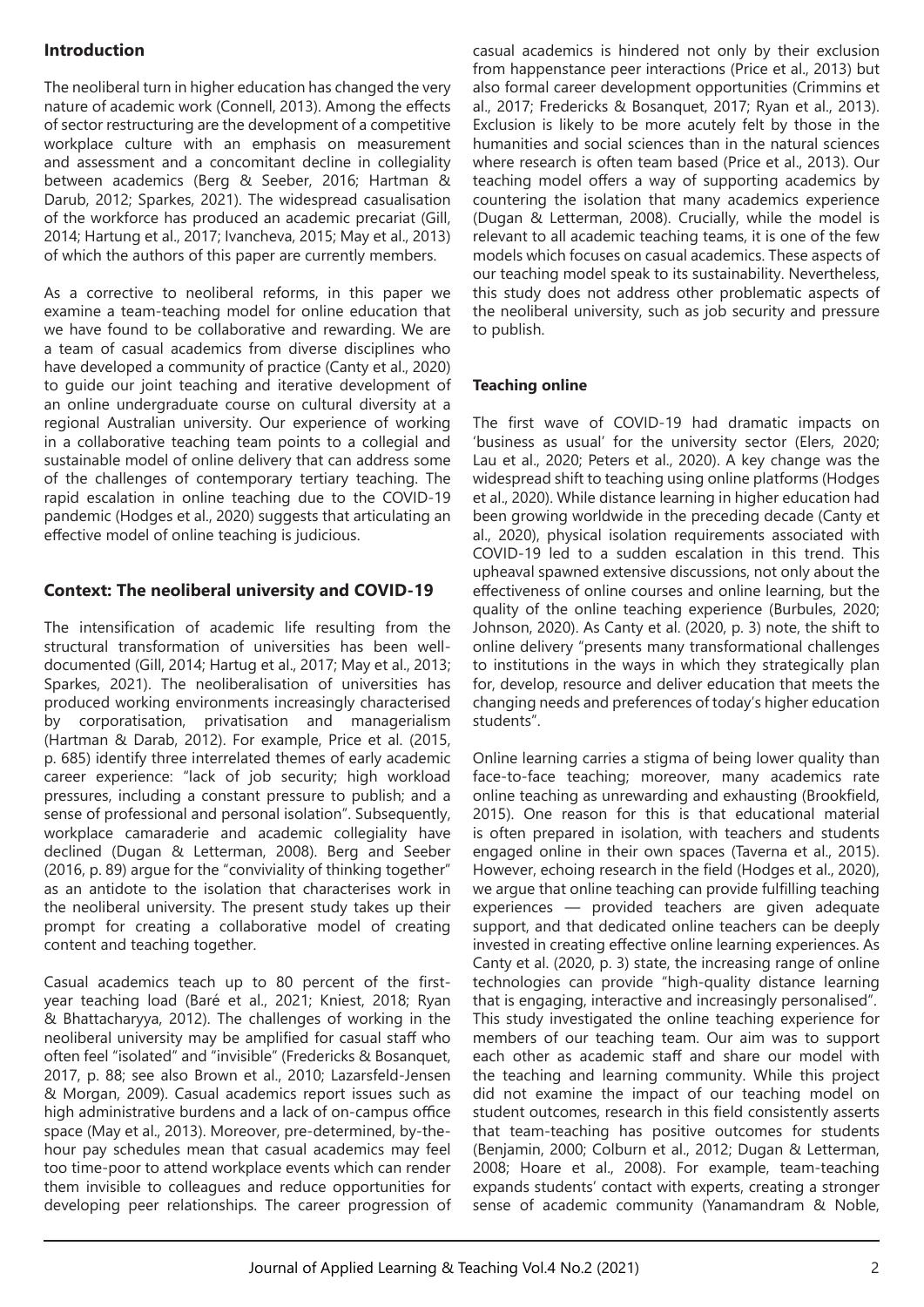2006). Student attention is heightened due to exposure to different teaching styles, while the contrasting viewpoints observed encourages independent thinking, active participation and improved interpersonal communication skills (Buckley, 2000). Similarly, Little and Hoel (2011) show that team-teaching is beneficial for changing student attitudes and expanding their worldviews. As Buckley (2000) concludes, team-teaching boosts student satisfaction which improves recruitment and retention. By and large the focus of the literature pertains to face-to-face teaching practice, with little or no consideration of the specifics of the online milieu. In contrast, our concern lies with online learning and teaching as a site of collaborative team-teaching.

#### **Collaborative teaching practice**

While there is a wealth of scholarship on collaborative learning and a consistent vein of scholarship about collaborative research teams, there is less scholarship devoted to collaborative teaching practice. We address this gap. Members of our teaching team argue for the effectiveness and resilience of this form of delivery citing its benefits for camaraderie, teacher satisfaction and professional development.

The various terms in the literature that describe teamteaching — including cooperative teaching, collaborative teaching, and co-teaching — tend to be used interchangeably. They reflect an ethos of sharing responsibility for planning, instruction, and evaluation of students (Fuller & Bail, 2011; Williams et al., 2010). However, there are marked differences between co-teaching models in which labour is shared but teachers work independently, and collaborative models characterised by mutual engagement. For example, Bedwell et al. (2012, p. 130) define collaboration as an "evolving process whereby two or more social entities actively and reciprocally engage in joint activities aimed at achieving at least one shared goal". From this perspective, collaboration is an emergent process based on dynamic, adaptive and interdependent interactions between parties in which a team of experts becomes an expert team (Salas et al., 2000). Following Fuller and Bail (2011, p. 73), our model of teaching is "not just a division of labour but a synergistic effect and expectation of mutual engagement to provide greater clarity and interaction with students".

For Salas et al. (2000. p. 341), the difference between loosely aligned 'groups' and synthesised 'teams' is the presence of teamwork — "dynamic, moment-to-moment behaviours and interactions". In teams, interactions are optimised by co-operative behaviours, such as providing constructive feedback and resolving dissent, underpinned by "shared situational awareness" — a common understanding of the team's internal and external context (Salas et al., 2000, p. 341). Requisite interpersonal skills are also noted in other scholars' work. For example, Kelly et al. (2020, p. 217) state that effective research teams have a "clear and shared purpose...a commitment to shared outcomes, good communication patterns, social sensitivity, teamwork skills and capacity to integrate knowledge…diverse team members [and] good interpersonal skills". In reference to teaching teams, Benjamin (2000, p. 193) argues that key aspects of collaborative practices include "sharing new and untried ideas, critiquing ideas in order to improve them, and being comfortable with confrontation and cooperation".

The aim of this article is to summarise our model of teamteaching by responding to the question 'what are the critical elements of effective and sustainable collaborative teaching praxis for online tertiary education'.

#### **The course**

Our course on cultural diversity is based on a combination of constructivist and experiential learning approaches (Kolb, 1984), resulting in an emphasis on reflection as a learning method. The course is offered twice yearly to students from multiple disciplines. Course content is delivered as a series of web pages, structured as three modules — individual behaviours, systemic issues, and strategies for equity (see Figure 1).



Figure 1. Pictorial representation of course progression.

Each webpage encompasses a short lecture, readings, videos, activities and reflections on an essential concept, such as ethnocentrism or allyship. Students work asynchronously, completing an average of one web page per week over 13 weeks of semester (see Figure 2). While we deliver a weekly online tutorial to provide direct, synchronous contact and peer learning, attendance is not compulsory, and students can listen to the session recording in their own time.

| <b>Start</b>                                         | <b>Module One</b>                                                                                                                                                                                                                                              | Module Two                                                                                                                                                    | Module<br>Module<br>Four<br><b>Three</b>                                                                                                                                     |
|------------------------------------------------------|----------------------------------------------------------------------------------------------------------------------------------------------------------------------------------------------------------------------------------------------------------------|---------------------------------------------------------------------------------------------------------------------------------------------------------------|------------------------------------------------------------------------------------------------------------------------------------------------------------------------------|
| Orientation                                          | How does worldview shape us?                                                                                                                                                                                                                                   | <b>Recognise inequities</b>                                                                                                                                   | Review<br>Investigate                                                                                                                                                        |
| <b>Week 0-1:</b><br>Welcome.<br>Context &<br>Culture | Week 1: Worldview & Cultural Common Sense<br>Week 2: Cultural Detective & Respectful Curiosity<br>Week 3: Cultural Cruise Control & Ethnocentrism<br>Week 4: Race, Ethnicity & Nationality<br>Week 5: Language & Monolingual Mindset<br>Week 6: Belief systems | Week 7: Intersectionality 8: Dominant<br>Culture, White Privilege, Racism<br>Week 8: Unconscious Bias &<br>Microaggressions<br>Week 9: Oppression & Exclusion | Week 10:<br><b>Week 12:</b><br>Cultivating<br>Allyship<br>Cultural<br>Week 11:<br>Intelligence<br>Investigating<br><b>Strategies for</b><br>Week 13:<br>Reflecting<br>Equity |
| Week<br>$\Omega$                                     | <b>Week</b><br>Week<br>Week<br><b>Week</b><br>Week<br>Week<br>$\overline{2}$<br>3<br>5<br>R<br>Δ                                                                                                                                                               | Week<br><b>Week</b><br><b>Week</b><br><b>Break</b><br>$\mathbf{R}$<br>$\Omega$                                                                                | <b>Week</b><br><b>Week</b><br><b>Week</b><br><b>Week</b><br>10<br>11<br>13<br>12                                                                                             |

Figure 2. Course structure.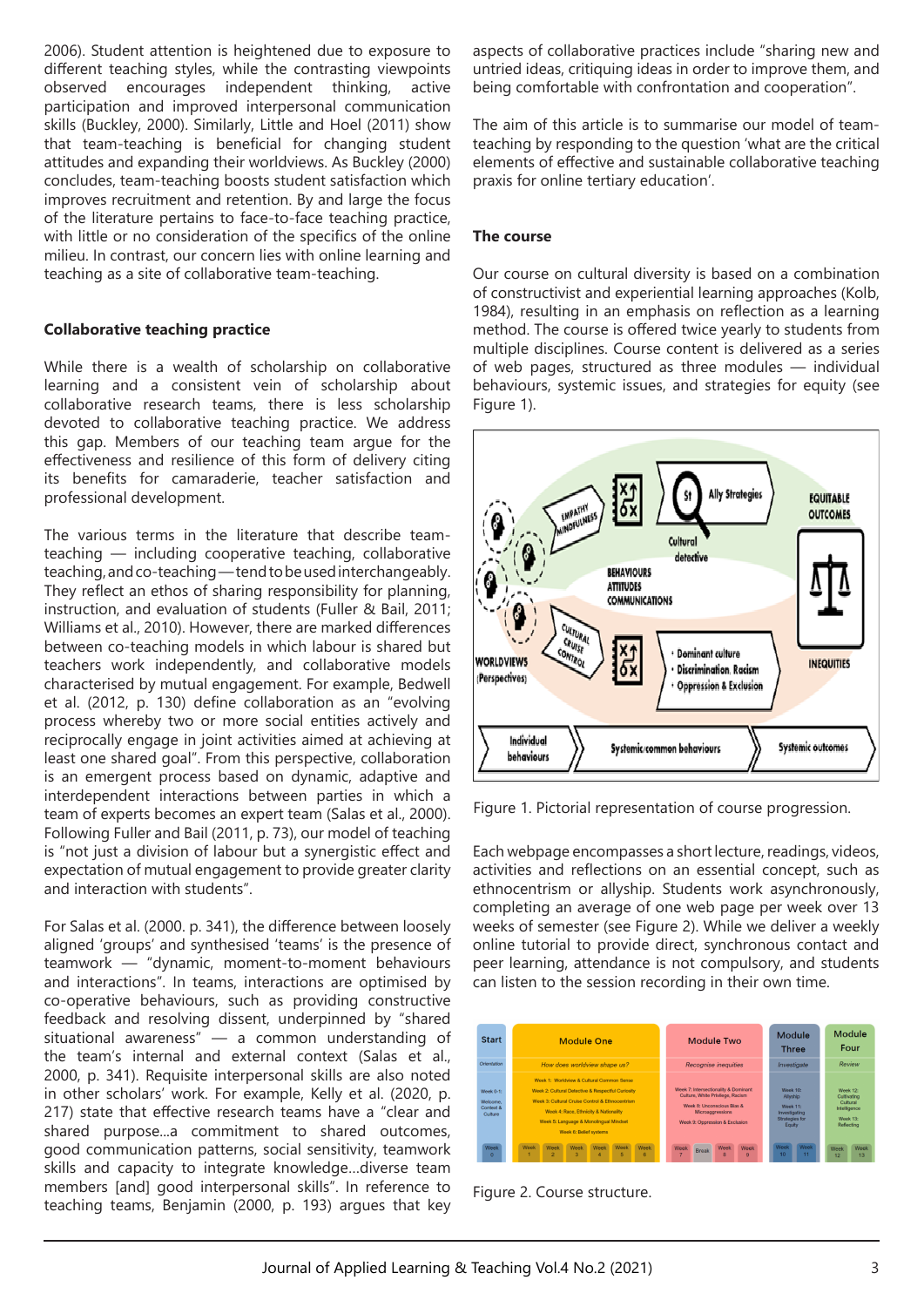#### **The teaching model**

Course content is mostly compiled, curated, and updated prior to each teaching semester. This enables the teaching team to focus on student interactions and feedback during delivery. Members of the teaching team take 'ownership' of webpages or other content, such as assessment tasks, depending on their expertise, interest, or availability, with input and review from the whole team. This structure facilitates collaboration while avoiding doubling up on workload. Leadership is diversified; one team member handles most strategic and administrative matters and has overall responsibility for 'coordination,' with another staff member taking an active 'co-pilot' role. Those in the coordinator roles are consultative, with decisions discussed in meetings. During semester, the teaching team meet online at least weekly to share information, prepare synchronous sessions and moderate assessment tasks. Suggestions for amendments or improvements are recorded and brought to an in-person review day held twice yearly (following each delivery).

At its inception, the course was conceptualised as a cross-faculty collaboration, developed in response to the university's prioritisation of 'Breadth Units' (see Brown & Phegan, 2015). While the course has since been integrated within a particular school, the teaching team continue to represent multiple disciplines, including Fine Arts, Health Sciences and Social Sciences. Over time, the teaching team has transitioned from full-time tenured academic and professional staff to casual academic staff and PhD students. To the best of our knowledge, this transition has been organic rather than orchestrated. Changes in the employment status of the teaching team may reflect the workload pressure felt by tenured academics (Sparkes, 2021) and the rapidly escalating share of the university workforce with casual or fixed-term employment (Baré et al., 2021; Kniest, 2018).

# **Methods**

This article examines the experiences of 11 teaching staff of an online undergraduate course at a regional Australian university. Our aim is to describe a model of collaborative online team teaching that is sustainable in the contemporary neoliberal university environment. By researching together, we also hope to extend and strengthen relationships within our teaching team (Kelly et al., 2020).

Given the collaborative nature of our teaching model, we were drawn to collaborative autoethnography (CAE) as a research method. This method is "simultaneously collaborative, autobiographical, and ethnographic" (Chang et al., 2013, p. 17). Whereas autoethnography "uses the researcher's personal experiences as primary data" (Chang, 2016, p.108), CAE is a co-constructed research design in which two or more researchers 'pool' and jointly analyse and interpret their autoethnographic data (Hernandez et al., 2017, p. 251). Although autoethnography is commonly written in the first person (Denshire, 2014), we use collective pronouns to signify our collaborative approach.

Collaboration enables more rigorous data analysis and deepens researcher relationships. In addition, this method has the potential to amplify previously silenced voices (Denshire, 2014), which reflects our enquiry into how to support casual academics in neoliberal universities. Nevertheless, CAE has been criticised for being nonaccountable, non-generalisable and non-representative, with "the potential for narcissism and self-indulgence" (Roy & Uekusa, 2020, p. 388). While we were drawn to autoethnography because it addresses the ethical issues of speaking for others (Chang et al., 2013; Lapadat, 2017), we were acutely aware of the possibility of our project being self-congratulatory. Consequently, we supplemented our autoethnographic data by inviting participation from staff who were previously involved with the course as tutors, lecturers, advisors and coordinators. Incorporating this data returns us to the situation of speaking for others. However, including additional voices offsets the potential for selfcommendation and provides a broader insight into our teaching model. Given that the research team comprises members of the current teaching team, extending our sample also facilitated appraisal of the unit over a longer period. We did not want to give the (false) impression that we had designed our collaborative model; the inclusion of past team members helped prevent this.

#### **Data collection**

Following ethics approval, all past and present members of the teaching team ( $n = 26$ ) were contacted by email and invited to participate. Those who agreed to participate (n = 11) submitted a consent form and short answer questionnaire (42 percent response rate). The questionnaire prompted participants to reflect on their experiences with the teaching model in comparison to their other teacher experiences (Kelly et al., 2020). We chose questionnaires for data collection as written responses allow participants time for reflection and self-editing to provide data rich responses (Jones et al., 2015; Keightley et al., 2012). Openended answers allow for a nuanced understanding of past and present teaching team members' perceptions of both the course and their teaching.

#### **Sample**

As Table 1 shows, our sample is fairly homogenous in terms of age and monolingualism. Seven participants identified as female. Six participants were employed as casual academics and, of these, three were early career researchers. Two had not taught in a university setting prior to joining the teaching team. However, as noted in the introduction, diverse disciplines are represented within the sample, while 'years teaching at university' (column 4 below) suggests participants bring varied work and personal experiences to the university sector. To protect anonymity, we delinked some information from pseudonyms in the table below, such as identification as Aboriginal. Similarly, we have chosen not to name the course or the discipline in which it is situated.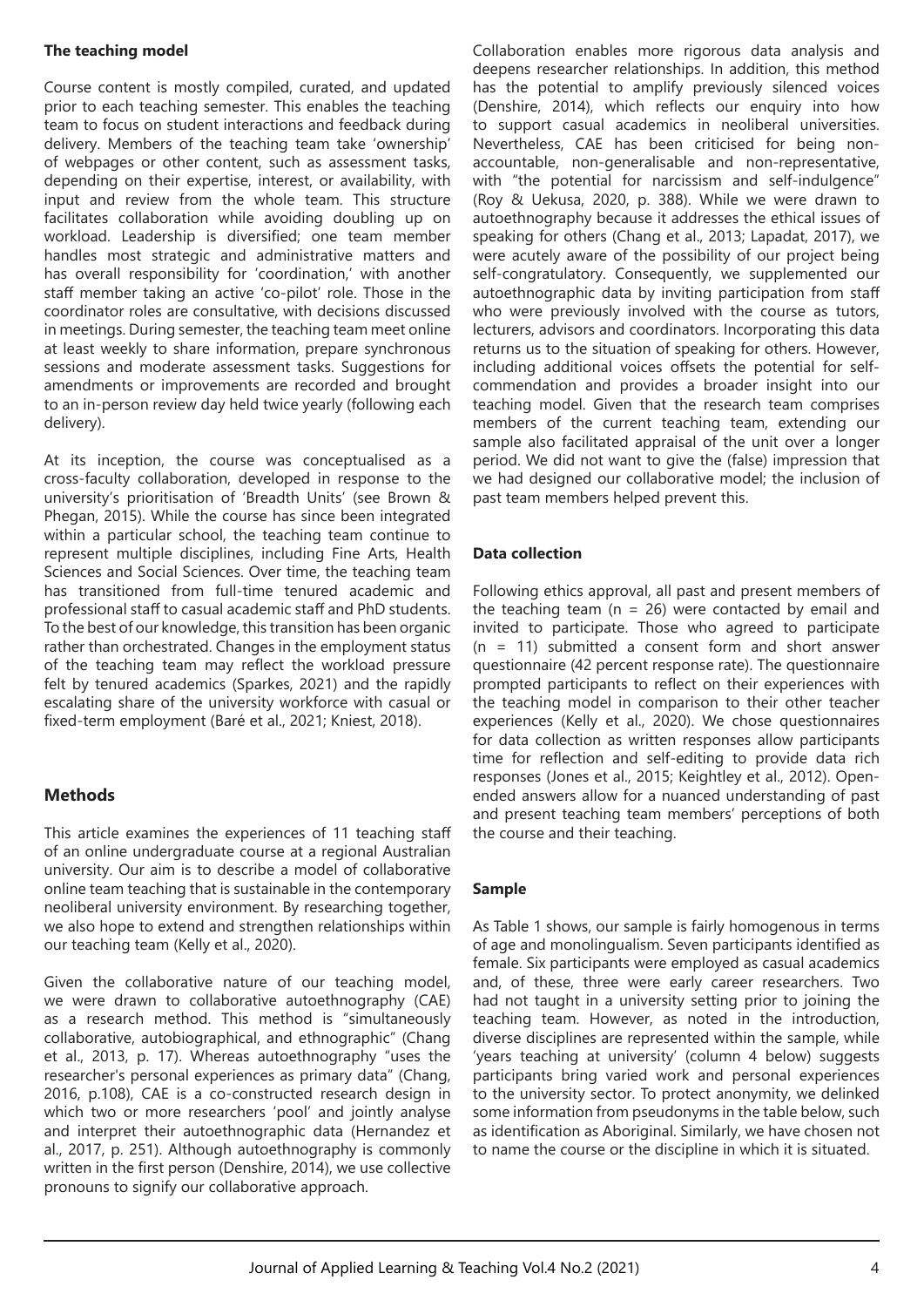| Pseudonym | Age   | Gender | Years teaching at | Languages spoken | Member of      |
|-----------|-------|--------|-------------------|------------------|----------------|
|           |       |        | university        |                  | lresearch team |
| Astrid    | 40-49 |        | $6 - 10$          |                  |                |
| Betty     | 50-59 |        | 11-15             |                  | IN             |
| Brett     | 40-49 | lΜ     | $0-5$             |                  |                |
| lJason    | 40-49 |        | $20+$             | 1.5              |                |
| Phillipa  | 50-59 |        | $6 - 10$          |                  |                |
| Pip       | 50-59 |        | 16-20             |                  |                |
| Poppy     | <30   |        | $6 - 10$          |                  |                |
| Possum    | 50-59 | lΜ     | $20+$             |                  | ΙN             |
| Rudy      | 40-49 | lΜ     | $0 - 5$           |                  | ΙN             |
| Ruth      | 50-59 |        | 16-20             |                  | N              |
| Sophie    | 50-59 |        | 11-15             |                  | ΙN             |

#### **Data analysis**

Analysing open-ended answers may be onerous for large samples, but it is feasible for the number of participants in our study. Questionnaire data were analysed thematically following Boulton and Hammersley's (2006) method which offers a three-step process for rigorous analysis of qualitative data: 1) familiarisation with the data, 2) reading data to identify significant categories, patterns and aspects and 3) comparing and contrasting these categories to identify data segments. Lionnet (1990, p. 391) argues auto-ethnography 'opens up a space of resistance between the individual (*auto*- ) and the collective (-*ethno*-) where the writing (-*graphy*) of singularity cannot be foreclosed". Following Lionnet (1990), we began step one of the data analysis working individually before collaborating for the last two stages to prevent singularity of analysis.

Author two fulfilled the research assistant role for the project, anonymising responses by replacing names with participants' chosen pseudonym. She then forwarded onefour questionnaires to other members of the research team to analyse individually. In the initial data immersion stage, we (individually) noted any striking words, phrases or themes arising from the data. After sharing our individual analyses with the rest of the research team, we met (virtually) to discuss our preliminary analysis. We identified learning, relationships, support and limitations as the most striking themes in the data.

The next stage of analysis, in which we analysed each theme in depth, was completed collaboratively in pairs. These analyses were shared with the rest of the research team who provided critical feedback on the initial interpretation of the data. We discussed crossovers among the themes, variations within the sample and how the data corresponded with the research aims.

There are two key methodological implications to our design. First, the collaborative nature of data collection and analysis means there is potential for data to be reidentifiable. Participants are academic researchers who are aware of the risks involved. Moreover, respondents chose their own pseudonyms. Secondly, there is the risk of context collapse, where participants may be identified by readers of subsequent publications. The issues of compromised confidentiality and context collapse were explained to participants in the information sheet and addressed in the consent process. For example, participants had time to review and redact their questionnaires transcripts prior to

data analysis. They were also offered the option of vetoing any of their anonymised quotes prior to publications (such as this) or presentations.

### **Thematic analysis**

Our thematic analysis is structured as two related themes, followed by a discussion of limitations of our teaching model. Firstly, we explore critical attributes of productive collaborations and, secondly, we unpack elements of our collaborative teaching model that relate to its sustainability. Theme One highlights aspects of the model which were valued by our participants. In line with the literature, we posit that basing collaborative teaching around regular interactions supports professional relationships, encourages broader knowledge, and leads to professional and personal growth. Theme Two, support and sustainability, refers to the potential longevity of the model for both staff and the course. We define sustainability prosaically as bearable or able to be continued.

#### **Theme One: Critical attributes of productive collaborations**

#### *Collegial relationships*

Echoing scholars in the field, we found that collegial relationships are a critical element of effective collaborative teaching for online education (see Bywater & Mander, 2018; Richardson, 2021). The development of peer relationships helps to counter the professional and personal isolation experienced by staff in the neoliberal university. In this section we describe what Bedwell et al. (2012, p. 137) refer to as "relational collaborative behaviors", or how relationships are developed and maintained in our teaching model through shared activities. We then investigate how these activities facilitate peer learning which benefits participants' personal and professional lives. We examine the interpersonal qualities and skills that facilitate productive collaborations.

The importance of collegial relationships is juxtaposed with the fact that our unit is run wholly online, which means that neither staff nor students need be based locally. This can increase employment opportunities for academics and make online teaching more financially viable for universities as demand for the provision of office and learning space is reduced. However, the recent intensification of online learning in Australian universities means that this form of teaching is new for many academic staff. Given casual academics are already under-supported in terms of professional development and tend to work in isolation, their professional wellbeing is likely to be jeopardised in the online teaching environment if supportive teaching models are not implemented (Hodges et al., 2020).

#### *Joint activities*

Bedwell et al. (2012, p. 134) observe that "all collaboration requires interdependent effort focused on joint activities". Similarly, Benjamin (2000) argues that effective tertiary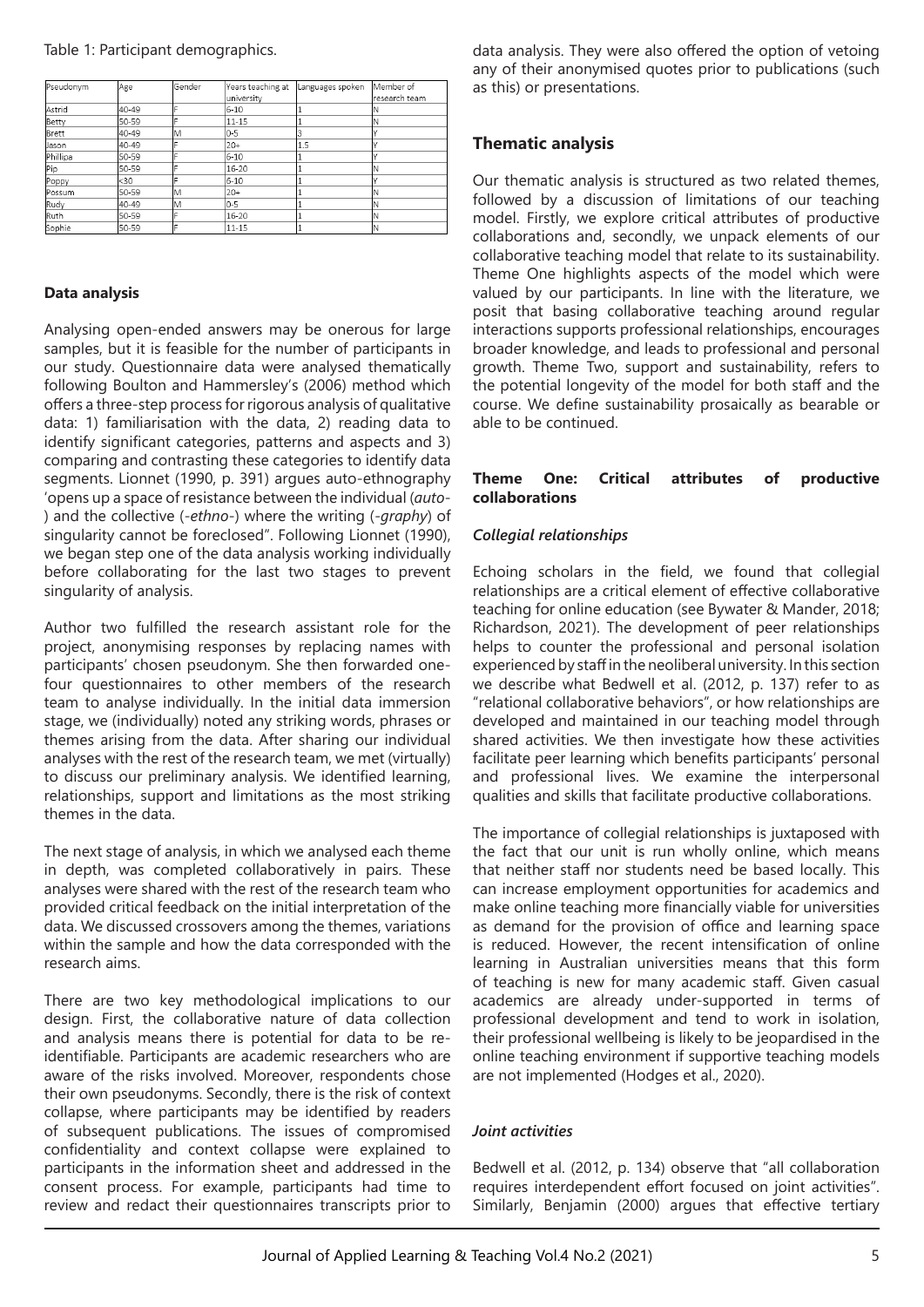team-teaching relies on teams reflecting on, and evaluating, their practice together. This is a key difference between collaborative teaching models and those in which labour is divided but staff work independently. In our model, shared activities include development of course content and moderation of assessment tasks. These activities are facilitated by weekly online staff meetings leading up to and during each semester, supplementary ad-hoc online meetings, and twice-yearly face-to-face review meetings which sometimes include the wider course community (current, prior, interested contributors and instructors).

Participants identified regular meetings as vital to the maintenance of collegial relationships. Ruth valued "*the conversations that happened spontaneously — in moderating assessments, or re-designing content and rubrics*". Similarly, Rudy appreciated "*interacting with the rest of the team*" and "*the great connection with everyone*" while Phillipa felt that her "*connection with other team members [was] extremely salient after these sessions*".

The best thing about the model is the reflexive group activity. I highly value the staff meetings, the semester-by-semester review sessions, and the cyclic appraisal renewal of content. Meeting face-to-face with colleagues from time to time is brilliant. Jason

The weekly meetings help me to feel connected with other tutor members. Despite the unit and teaching being wholly online, the weekly catch ups during semester help to facilitate rapport and camaraderie. Poppy

In our model, embedding regular shared activities works to mitigate some of the challenges that academics experience in the Australian neoliberal university. For example, this sector has become increasingly defined by managerial practices in which many staff are excluded from active decision-making (Hardy et al., 2016). Collaborative models offer an alternative to a hierarchical structure in which tutors are deprived of participating in decision-making. In our approach, decision-making related to teaching, such as course content and delivery, is shared among the teaching team. The coordinator role is focused on external aspects, like strategic planning, brokering and administration, which relieves teaching staff of the high administrative burden felt by many casual academics (May et al., 2013).

I would describe the leadership model in [course] as democratic — decisions are made by leaders through a collaborative and consultative process involving all team members…All members of the teaching team contribute to decisions on included resources, lecture/webpage content, assessments, delivery of synchronized sessions, marking and sharing of ideas…It is distinctive in the expectation that all members of the team make significant contribution to the content, delivery and decision-making processes within the unit. Astrid

I think we strike a good balance between working independently and collaboratively, i.e. it could be really unwieldy if ever single micro-decision had to be discussed and agreed upon. Rather, we divide up tasks but invite comment/input from other team members. This model of working has developed organically rather than being planned, and it works really well. Phillipa

A particular type of high-level leadership needs to prevail to allow staff 'on the ground' to exercise their autonomy and best thinking, to experiment and take calculated risks. Jason

Reflecting on the review meetings, Possum outlines the decision-making process:

We would gather with a blank wall and map out the sequence and specific content...and we would have a lively debate about what is cutting edge, what is important, how to integrate each part, how to curate the enormous number of resources. Possum

Possum's reference to 'lively debate' echoes critical qualities of effective teams identified by Benjamin (2000, p. 193) — "being comfortable with confrontation and cooperation" in order to share and critique new ideas (see also McCormack & Kennelly, 2011).

Minett-Smith and Davis (2018) observe that allocating set tasks to staff can limit interaction, potentially undermining the effectiveness of team teaching. Again, our model offers an alternative, in which involvement is based on expertise, capacity and/or interest:

Some take on extra work, some demonstrate best practice in giving feedback, crafting lectures, finding relevant resources etc. Some research how the available technology can help improve our teaching, some advocate for the unit in their influence circles; some bring subject matter expertise. Brett

For Phillipa, recognising this opportunity required a shift in mindset from "*being a 'tutor' to realising that I could take the initiative and make a contribution beyond simply completing my allocated tasks.*"

The dispersed leadership and decision-making features of our course model necessitate regular team meetings. This non-hierarchical structure means that these meetings are genuine collaborations in which ideas are discussed and debated. These joint activities, which are highly valued by the geographically dispersed participants in our study, support peer connections and help to counteract the potential for isolation and invisibility experienced by many academics. Joint activities are especially important for casual staff who are not provided with office space on campus. Full-time staff who work on campus can take advantage of happen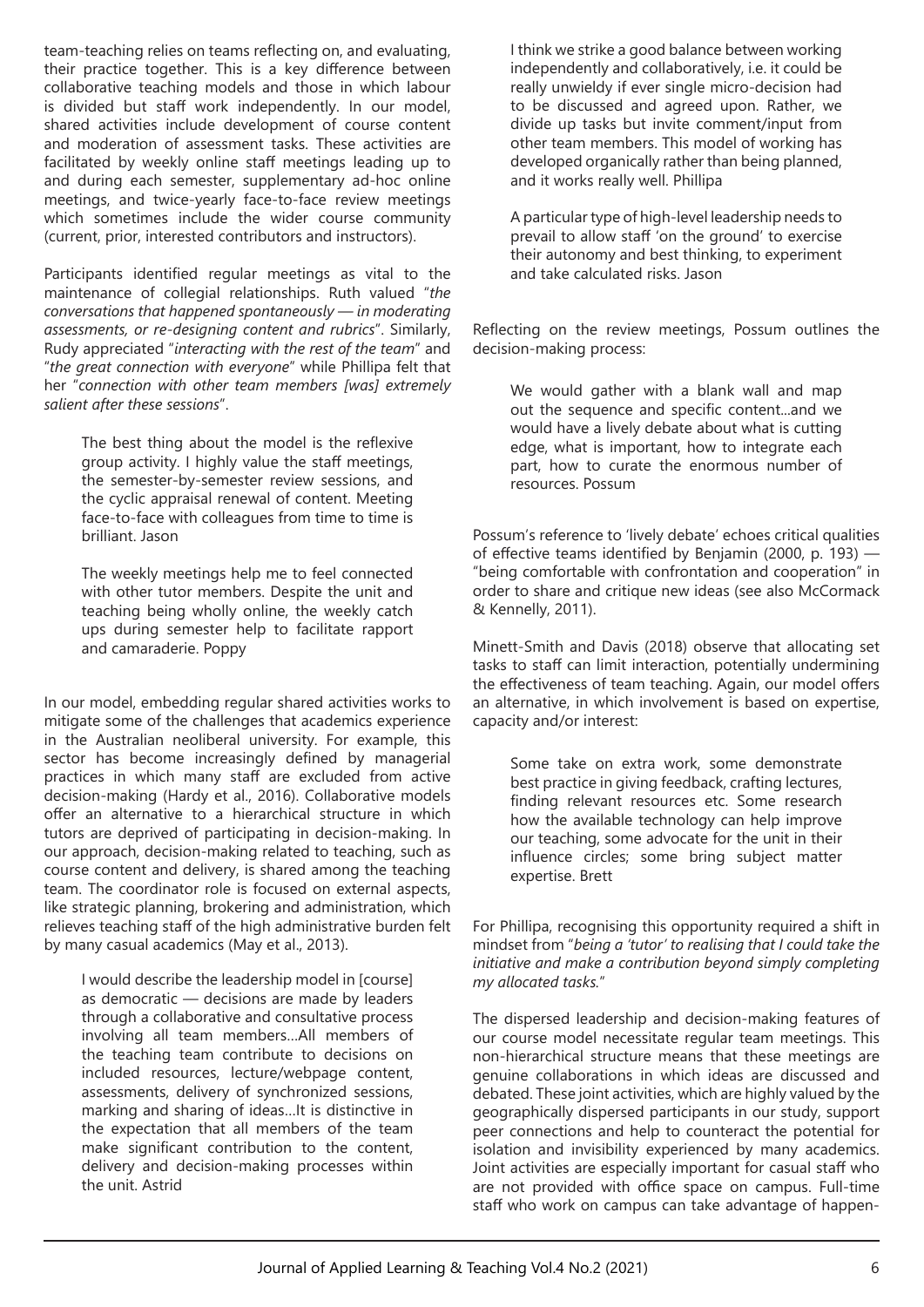stance meetings with colleagues or scheduled meetings with mentors or leaders to debrief and share issues. Casual staff and those who work from home have less access to these forms of support. Scheduling regular meetings fills this potential gap.

#### *Scholarly cross-fertilisation*

Collegial relationships enable an environment of peer learning. Participants in our study identified peer learning as a key strength of the model; one that contributed to a sense of connection and conviviality. Rudy attributed opportunities for learning to "*the collaborative approach to all aspects*" of the course including "*unit design, content development, assessment*". Phillipa found "*collaborative sessions where we develop content, e.g. rubrics, have been really inspiring*". Betty valued opportunities for "*learning from and with others*". Similarly, Ruth said the unit was one of her "*best*" teaching experiences because she was "*learning the whole time*".

Peer learning helps to counter the customary exclusion of casual staff from professional development opportunities. In Australia, casual academics teach up to 80 percent of the first-year undergraduate teaching load while having few opportunities to refine tertiary teaching skills (Ryan & Bhattacharyya, 2012; Kneist, 2018). Opportunities for professional development are an inherent right of casual teaching staff, yet casuals can feel uncomfortable seeking out opportunities to which they are entitled (Fredericks & Bosanquet, 2017). Restricted opportunities for the professional development of casual staff not only limits their capacity to obtain more secure work in future but renders a key aspect of contemporary universities precarious, potentially undercutting the future of academic teaching (Ryan & Bhattacharyya, 2012). Collaborative teaching models, with embedded opportunities for peer learning, help to address this weakness.

Several participants were doctoral students or early career researchers and this subset especially valued opportunities to learn about more about tertiary online teaching (see Greer et al., 2016). Poppy commented she had "*learnt lots! There are many opportunities for extending my learning of university teaching*". Rudy shared how his experiences moderating assessment items gave him confidence to pursue tutoring in other units. All participants indicated they had learned new online teaching skills including "*instructional design and online teaching tools*" (Brett), "*netiquette*" (Jason), and mastering "*different [online platform] features*" (Phillipa). Ruth felt it was a "*big learning curve about online learning design*". Jason indicated online live tutorials were their "weakest area in teaching" and appreciated the opportunity to develop online teaching skills. Possum, Ruth, Jason and Brett were empowered to transfer these new skills to other units. More senior participants also appreciated this aspect. For instance, Sophie encountered "*new approaches to student management and delivery*".

Notwithstanding the benefits of peer learning, it can also cause feelings of exposure:

It can feel vulnerable knowing that all your student feedback, discussion posts etc. are visible to the whole teaching team. However, I've learnt a lot from other tutors because of this. Phillipa

Feeling very vulnerable in my first semesterfinding it difficult to settle in and feeling intimidated by the expertise of the teaching team, as well as a bit lost in what was expected of me. In my second semester, I was more aware of how the team worked and the expectations of me from other team members. I found my confidence and connection with the group increased the more I contributed, and felt supported as team members appraised my work positively. Astrid

Astrid describes how her experiences helped her process her initial feelings of vulnerability. A fundamental aspect of collaborative teaching is the inherent welcoming and accepting nature of the team environment, one where staff can express feelings of vulnerability which in turn enables them to feel connected and develop collegial relationships characterised by trust and humility:

I have noticed that sometimes team members act quite autonomously and responsively, and at other times there is a lot of consultation, and that both these approaches entail a lot of goodwill and trust (self-trust and trust in others). Jason

I felt very included from the start because my contribution to the unit (ideas for tasks, activities, resources, readings, etc.) had always been well received and I felt valued. Brett

We got personal about what all this meant to us, what we struggled with, where the gaps and challenges in my own knowledge were. Ruth

The extracts in this section indicate that participants in our study experienced learning with and from peers as supportive rather than challenging, suggesting that team members possess and/or acquire the requisite interpersonal and teamwork skills for effective teamwork (Kelly et al., 2020; Salas et al., 2000). Similarly, key aspects of collaborative practice identified by Benjamin (2000, p. 193) — "sharing new and untried ideas…and being comfortable with confrontation and cooperation"— are demonstrated below:

Working on revising rubrics was a great experience, I felt highly connected—it was all the more interesting because we contested each other quite a bit…all of the colleagues are highly talented, but portray a real willingness to learn, and I think all of the team members have had multiple and different work roles, so there is a flexibility and lack of defensiveness that characterises all the colleagues. Jason

We had the lofty ambition of 'changing the world' through tolerance and celebration of diversity. Possum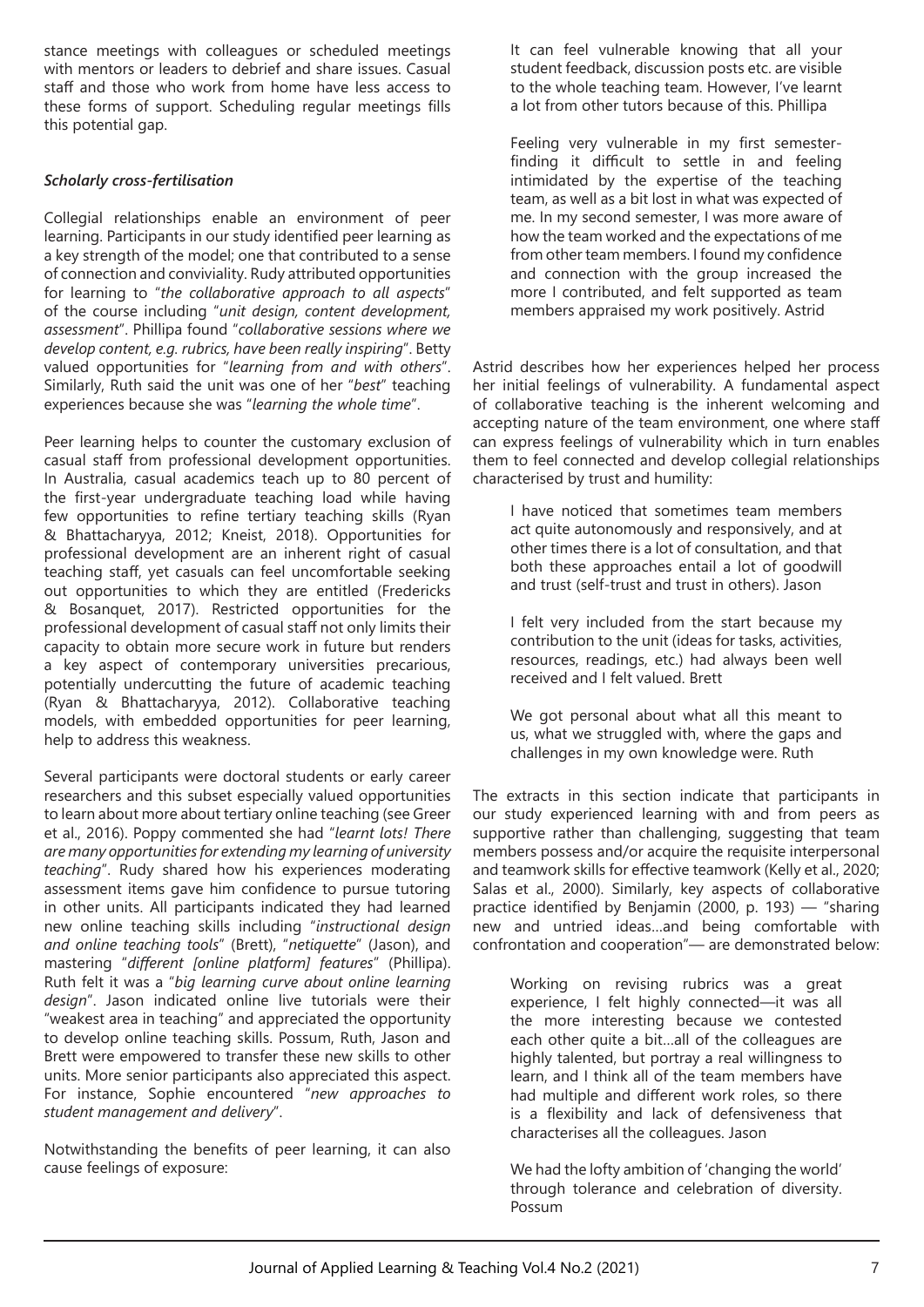Casual staff are at the 'bottom rung' of academia and can struggle to be treated as serious academics (Kneist, 2018). While this can be challenging, it means that casual staff may be somewhat shielded from the competitiveness and performativity identified by Sparkes (2021). Arguably, this may make it easier for casual staff to demonstrate vulnerability and/or have their ideas challenged and be open to learning.

Members of our teaching team come from diverse disciplinary backgrounds and, as part of course development and delivery, learn different disciplinary perspectives on key concepts, embedding peer learning into course delivery. Hoare et al. (2008, p. 477) indicate multidisciplinary teamwork supports "intellectual cross-fertilisation through the process of directing diverse specialist foci onto common issues". Nevertheless, when engaging with new disciplinary perspectives, tertiary teachers in Hoare et al.'s (2008, p. 477) study encountered "comfort-zone challenges". This was echoed by participants in our study, in which these challenges were exacerbated due to the consistent emergence of improved praxis regarding cultural diversity. In the context, Ruth felt vulnerable "*not feeling like an expert*". However, as Possum observes, these challenges create learning opportunities:

Working with other staff members from different disciplines was definitely memorable and highly valued. This took me out of my comfort zone…to appreciate a broader range of perspectives both in knowledge but also teaching styles. Possum

Participants reflected that collaboration led to improved course design and materials, suggesting benefits to students from collaborative teaching models:

Team-based, cross curricula (multi disciplinarity) allow for a much broader curriculum to emerge. Betty

We 'spark' off each other to develop content etc. that is far better than, I believe, we could have developed alone. Phillipa

In our teaching model, peer learning strengthens collegial relationships. Participants valued the chance to enhance skills in assessment, rubric design, content development and course composition — learning opportunities that casual academics typically struggle to obtain (Fredericks & Bosanquet, 2017). The interdisciplinary nature of our teaching team enhanced peer learning. Our participants described learning about pedagogy, diverse disciplinary approaches to course content and benefits to students. Extracts in this section demonstrate the vulnerability and trust necessary for productive collaboration. Collaborative teaching supports further development of team members' interpersonal skills. This professional development was found to also benefit staff in their personal lives, as discussed in the following section.

# *Reflexivity*

For Benjamin (2000), joint reflection and evaluation of praxis are key elements of effective teaching collaborations. The imperative to reflect is encouraged in our model:

While reflection is integral to my teaching generally, being a part of a teaching team encourages reflection on the possibility of learning new/other ways of doing things from others and how these can benefit my own teaching. Astrid

Despite the recognised value of reflexivity to academic teaching and learning, McCormack and Kennelly (2011, p. 515) observe that "over time, reflective conversations seem to have disappeared from the everyday practice of our colleagues". Clegg (2009) argues that the importance of reflective and rhetorical questioning to personal and collective professional development is under-utilised. This is counter-intuitive to a recent trend in Australian universities to offer interdisciplinary studies (Millar, 2016) in which academic staff must work collaboratively across disciplines.

Reflexive practice was augmented in our model due to the course's subject — cultural diversity. As we explain to our students, developing cultural intelligence requires selfreflection on one's own cultural location in order to manage one's cultural assumptions and behaviours. Participants in our study recognised that their immersion in course content encouraged development of their cultural intelligence, demonstrating the maxim that teaching is an effective way to learn (Cortese, 2005).

A great source of success for the unit [course] and the team is the imperative to consider different perspectives (worldviews), and practice humility: as a matter of fact, these are the very techniques that can be used to improve one's cultural intelligence. Brett

Notably, participants applied this learning to both their professional and personal lives. For instance, Possum observed that course teaching "*allowed me opportunities to reflect on my own cultural competence and how I deal with prejudice, discrimination and racism in my workplace and in the community*."

I am continually experimenting and trying to become better at applying respectful curiosity to unravelling opinions in situations with intimates and new acquaintances when I have felt a major difference in opinions or values, especially trying to do so when I feel in myself a hostility, or defensiveness, or a will to stop having a difficult conversation. Jason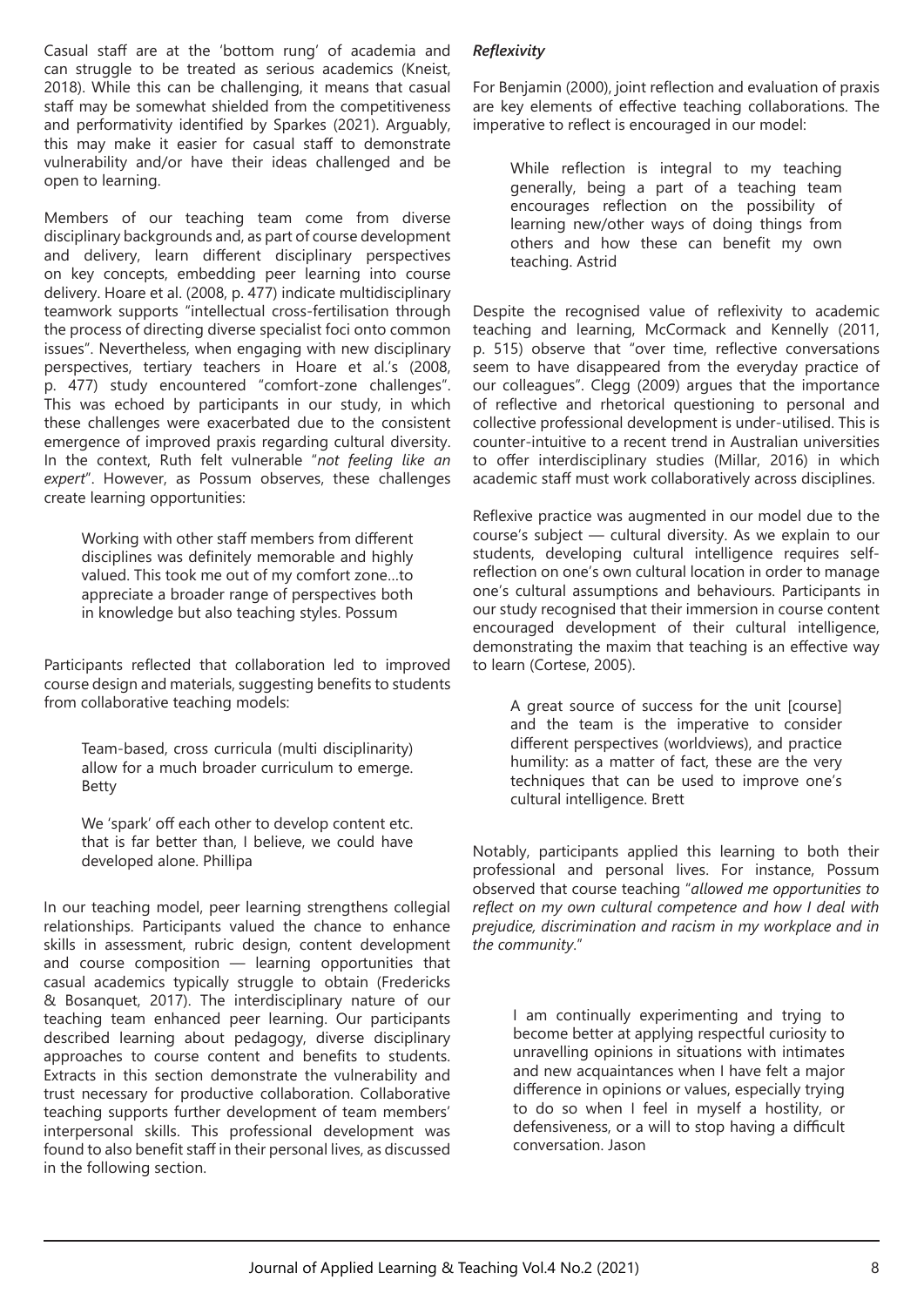Overall, [the course] has taught me how to communicate complex issues to the general public with a focus on developing mutual understanding and empathy. Reading students' assignments and discussion board posts shows me 'where people are at' and teaches me how to empathetically communicate issues about racism, ethnocentrism, intersectionality etc. without feeling agitated or triggered when a student/ friend/parent/in-law is racist or prejudiced - I focus on the win-win end point of understanding in a conversation rather than the journey which, through tutoring in this unit, I've learned is messy and complex. I think this community of peer learning, between staff and students, is a strength of the unit. I apply this to all situations with friends and family and peers. Poppy

Collegial relationships are pivotal for productive collaborations. Hence, well-developed interpersonal skills are vital for effective teamwork (Kelly et al., 2020). All topics discussed in this section — joint activities, scholarly cross-fertilisation and reflexivity — depend on mutually supportive peer relationships characterised by trust and humility. Supportive peer relationships enable staff to demonstrate vulnerability and humility as they reflect on their teaching praxis. As our teaching team members develop their reflexivity and cultural intelligence, they are enabled to successfully negotiate challenging aspects of collaborations, such as the ability to withstand having one's ideas questioned (Benjamin, 2000). This enhances the resilience of the teaching team, as discussed in the following section.

#### **Theme Two: Support and sustainability**

In this section, we discuss sustainability by which we mean the potential longevity of the model for both staff and the institution. As discussed in the previous section, peer support is an in-built feature of collaborative teaching models, which centre an ethos of sharing responsibility for planning, instruction and evaluation of students (Fuller & Bail, 2011; Williams et al., 2010). In addition to the practical support from spreading the responsibility of teaching burdens and pressures (Buckley, 2000), participants in our study noted that their peer relationships increased their investment in the course. These features enhance the course's sustainability for staff. We conclude this section by discussing the institutional support that is crucial for sustaining collaborative teaching models.

#### *Support*

Relationships with peers enabled participants to feel professionally supported. Participants described the team as a "*community of learners*" (Brett) where "*people pick up after each other*" (Jason). Rudy felt "*super supported*" and Ruth noted her "*trust in the team*". These elements of support demonstrate a community marked by teamwork:

I felt very supported by the teaching team generally, and senior members in particular … Weekly meetings were an opportunity to raise issues within an environment of shared understandings of the challenges of tertiary level teaching, on-line delivery and confronting content. Astrid

I don't feel alone – there's always someone with which to discuss issues, give a second opinion. Phillipa

Overall, I feel very supported. I am generally able to take time off and team members will competently step up to cover my duties. I am confident team members know enough about my work so they can handle any emergency or issue in my absence. Brett

In the extracts above, participants describe their experiences of our teaching model as supportive. For example, Brett shares how team members cover for one another as needed by stepping into different roles. This is distinct from the common experiences of casual academics feeling unable to take a break from tutoring for fear of being excluded from future opportunities (Richardson et al., 2021). Collaboration reduces the burden on individual teachers while ensuring continuity for the students and the course. In this regard, it is important to distinguish between team-teaching in which the overall workload is simply shared between members and our collaborative model which is "a synergistic effect and expectation of mutual engagement to provide greater clarity and interaction with students" (Fuller & Bail, 2011, p. 73). Team-teaching based on a division of labour would not necessarily leave teachers equipped to cover for one another. Our collaborative teaching model provides flexibility which is experienced as supportive. This can be contrasted with the 'flexibility' of insecure work lauded by neoliberalism (Gill, 2014).

#### *Investment*

Having a shared goal is an essential premise for successful collaboration: "without at least one shared goal or endpoint, there would be no reason for two or more entities to work together at all" (Bedwell et al., 2012, p. 134). Participants indicated that collegial relationships and shared goals helped them feel invested in the course and supported a sense of professional wellbeing. Participants did not discuss 'burnout' but highlighted ways in which they were invested in the unit:

I found my contributions enabled increased feelings of being valued as an active team member, as opposed to simply delivering weekly content designed by a sole unit coordinator in a somewhat passive manner. Astrid

Astrid highlights that she felt more confident which increased her participation in the course. Jason felt a "*high level of ownership of the model*" and Ruth explained that she "*felt invested in it*."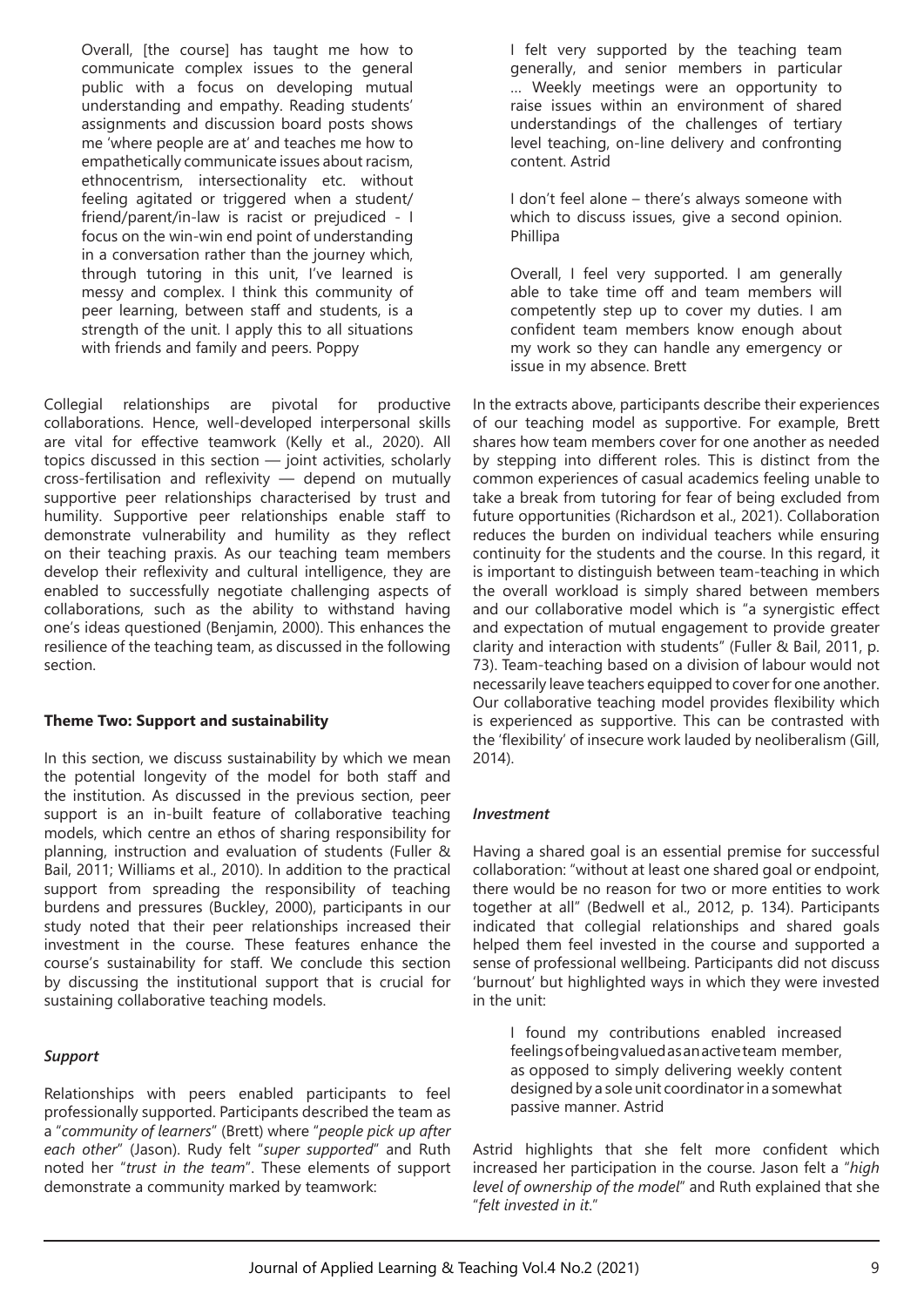The peer-to-peer learning and collaborative model of teaching where all members can have their say and are listened to and have the opportunity to develop content. Shared ownership of the [course] encourages tutors to care about it  $-$  this is crucial to collaboration and sustainability of the [course]. Poppy

In the extract above, Poppy explicitly links staff investment to the long-term sustainability of the course.

#### *Institutional support*

As discussed above, collegial relationships based on shared activities are crucial for productive collaborations. Institutional support in the form of allocated time and funding is vital to facilitate shared activities such as meetings. Our teaching team has been fortunate to be housed within a supportive school within our university and to have had a 'champion' (recently retired) who recognised and supported the course. In practice, this means that staff are reimbursed for the time they contribute, whether that is developing content, moderating assessments, conducting online tutorials, participating in review days and so on. This model can be contrasted with those where a set number of hours is allocated for specific tasks, such as tutoring or marking, with no allowance for course improvement or contingencies. Participants reported on feeling 'valued' as there was sufficient, renumerated time "*to develop ideas and projects in collaboration*" (Brett).

Collegial attitude of the team members is a key enabler — also the support of line managers to spend the time to collaborate in a way that quality curriculum is supported. Very supported by [university] and my faculty. We had funds to support the development and employ staff and space in workload to contribute. Betty

I feel very supported…The School…is also really supportive in terms of having a 'champion' and financial support for us to meet to collaborate. Financial support for the work we do is a literal way to show that we're valued. Phillipa

Coming under the School…is enabling. Unfortunately, politics and economics matter, the School…is a stable school and is happy to fund the teaching unit. Poppy

I think the support from School…— i.e. trusting the team to do the work — has been fantastic. Also that they supported paying for marking etc., it never seemed to be a problem. Ruth

Successful, sustainable collaborative teaching teams rely on institutional recognition of their strengths and financial support. When casual staff are financially reimbursed for their time, their work is incentivised in a way that is not always possible for full-time, tenured staff. As Possum explains, tenured staff juggle multiple responsibilities:

Getting quarantined time away from the other units I teach and my research and admin work of my substantive position can be difficult. It felt like that I was often doing [course] 'off the side of my desk'. Possum

As 'greedy institutions' (Currie et al., 2000), universities can leave staff exhausted, and can do far more to care for their employees (Fredericks & Bosanquet, 2017), as asserted by Jason:

For me teaching into this unit has provided a curative or restorative experience…I earnestly believe that universities need to change radically to make good on their espoused values: this has to start with caring for people and placing value on collegiality. Part of this has to do with building in more reserves and redundancies and creating situations in which people can operate with genuine team spirit, with the appropriate skill sets for communicating openly and respectfully. Jason

Participants in our study observed that institutional support was foundational. Collegial relationships and peer learning would not be strengthened to the same extent without institutional (financial) support for collaborative activities. In addition to supporting staff, collaborative teaching models also help address the precariousness of teaching in the current university sector (Ryan & Bhattacharyya, 2012).

# **Limitations of the model**

Our collaborative teaching model provides evidence of a sustainable and effective approach to supportive teaching and learning. However, time-poor academics may find the time taken to reach consensus frustrating:

While team-based teaching is a wonderful opportunity, sometimes reaching a consensus and progressing can be challenging. Betty

Another limitation is finding the time to collaborate: it requires coordination to enable synchronous meetings where a lot of the work happens. Brett

Yanamandram and Noble (2006) argue that the composition of the team is crucial for determining the success or failure of a team-teaching effort (see also Cheruvelil et al., 2014). Team composition has an additional complexity in our course on cultural diversity—multiple participants identified the lack of cultural diversity in the teaching team as a weakness:

We need to enlist more diverse team members and include some more content delivered by Indigenous colleagues. Jason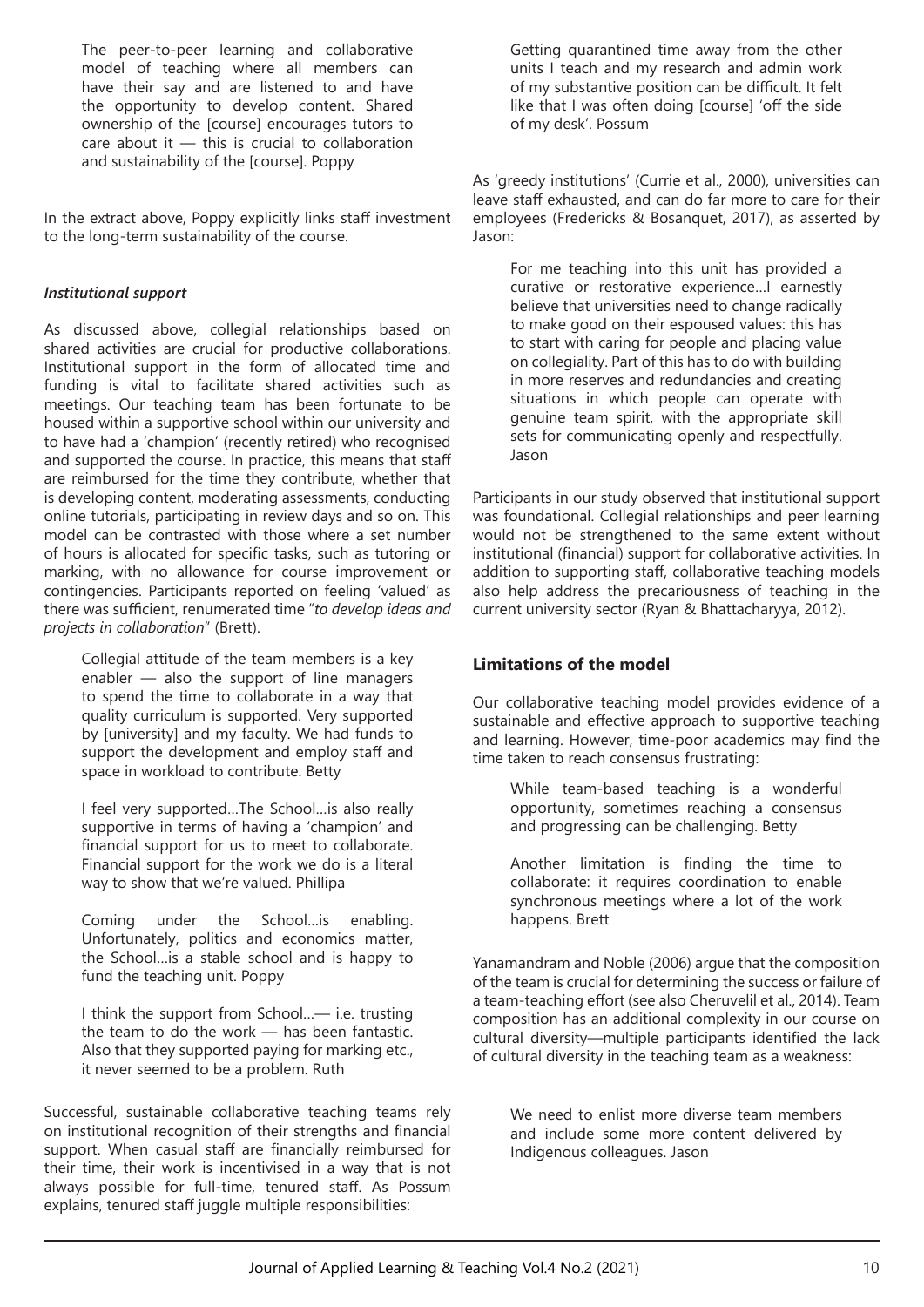The other constraint I've felt is the 'people like us' nature of the teaching team — it was really hard to know how to recruit people other than people I/we knew…I think that's a problem. Ruth

It would be lovely to have a more diverse range of cultural backgrounds for the tutors and coordinators so as to bring in more diversity in a natural way. Sophie

As outlined by Ruth, the homogeneity of the teaching team is due to problematic recruitment processes — team members are usually invited to join, based on subject expertise. While we are fortunate to have team members who coincidentally have great teamwork skills, we argue that the environment into which new members are inculcated facilitates collaboration.

## **Conclusion**

The impetus for this research arose from group reflexive processes that have become standard in our course delivery, in which we discuss student performance, moderate results and design and adapt the course together. These processes are predicated on our institution supporting us by agreeing to pay for this labour. We were motivated to go beyond our paid hours to extend our reflections in this study. The current team members had remarked to each other that, as well as enabling us to deliver our course effectively, our teaching experience has been particularly enriched from our membership in this team. Despite our diversity in terms of discipline, we share a critical reflexive approach, and commitment to both social justice and lifelong learning. Our enquiry into the experiences of previous staff members who have contributed to the course over the years corroborated the experiences of the current team members, with consistent themes emerging from the questionnaires we administered.

Thematically, the questionnaire responses indicate that the subject area we teach has impacted on how we teach and work together. Respondents commented that teaching about cultural diversity has made them aware of ways to keep working on their own their interpersonal skills. Values intrinsic to working effectively with cultural diversity — empathy, mindfulness, and reflexivity — inflect our communication and exchanges with each other and make for a highly constructive team environment in which ideas are contested.

Institutional support has been a vital contextual component for our team development and teaching satisfaction which ameliorates aspects of the precarity of casual employment. Working together developmentally has provided highly valued opportunities for 'on-the-job' skills acquisition and fortified our deep commitment to refreshing course content and adapting it for different student cohorts. Our future research will aim to draw on small group theory and to demonstrate links between effective collaborative teaching, casual staff satisfaction and good student outcomes.

In conclusion, we call on universities to respond to the experiences of staff in the neoliberal institution by prioritising their wellbeing. In particular, we urge an increased focus on members of the academic precariat. Universities should take urgent steps to remedy the structures that have created an underclass of marginalised academics. We argue that collaborative teaching models provide a blueprint for a teaching environment which is supportive and enriching for staff and beneficial for the long-term viability of the institution. Despite the advantages of collaborative teaching models however, we caution that they cannot address many problematic aspects of the neoliberal university, such as insecure employment. We are wary of propping up a crumbling edifice and contend that deep structural reform is imperative.

#### **References**

Baré, E., Beard, S., Marshman, I., & Tjia, T. (2021). *Does the COVID-19 emergency create an opportunity to reform the Australian university workforce?* LH Martin Institute, University of Melbourne. https://melbourne-cshe.unimelb. edu.au/lh-martin-institute/fellow-voices/australianuniversity-workforce-responses-to-covid-19-pandemic

Bedwell, W. L., Wildman, J. L., DianGranados, D., Salazar, M., Kramer, W. S., & Salas, E. (2012). Collaboration at work: An integrative multilevel conceptualization. *Human Resource Management Review, 22*(2), 128-145. DOI: http://doi. org/10.1016/j.hrmr.2011.11.007

Benjamin J. (2000). The scholarship of teaching in teams: What does it look like in practice? *Higher Education Research & Development, 19*(2), 191-204. DOI: https://doi. org/10.1080/072943600445646

Berg, M., & Seeber, B. K. (2016). *The slow professor: Challenging the culture of speed in the academy*. University of Toronto Press.

Boulton, D., & Hammersley, M. (2006). Analysis of unstructured data. In R. Sapsford & V. Jupp (Eds.), *Data collection and analysis* (pp. 243-259). Sage.

Brookfield, S. D. (2015) *The skillful teacher: On technique, trust, and responsiveness in the classroom*. John Wiley & Sons.

Brown, N., & Phegan, R. (2015). *Developing breadth through a renewed curriculum*. Higher Education Research and Development Society of Australia: Learning for Life and Work in a Complex World.

Brown, T., Goodman, J., & Yasukawa, K. (2010). Academic casualization in Australia: Class divisions in the university. *Journal of Industrial Relations, 52*(2), 169–182. DOI: https:// doi.org/10.1177/0022185609359443

Buckley, F. J. (2000). *Team Teaching: What, why, and how?*  Sage.

Burbules, N. C., Fan, G., & Repp, P. (2020). Five trends of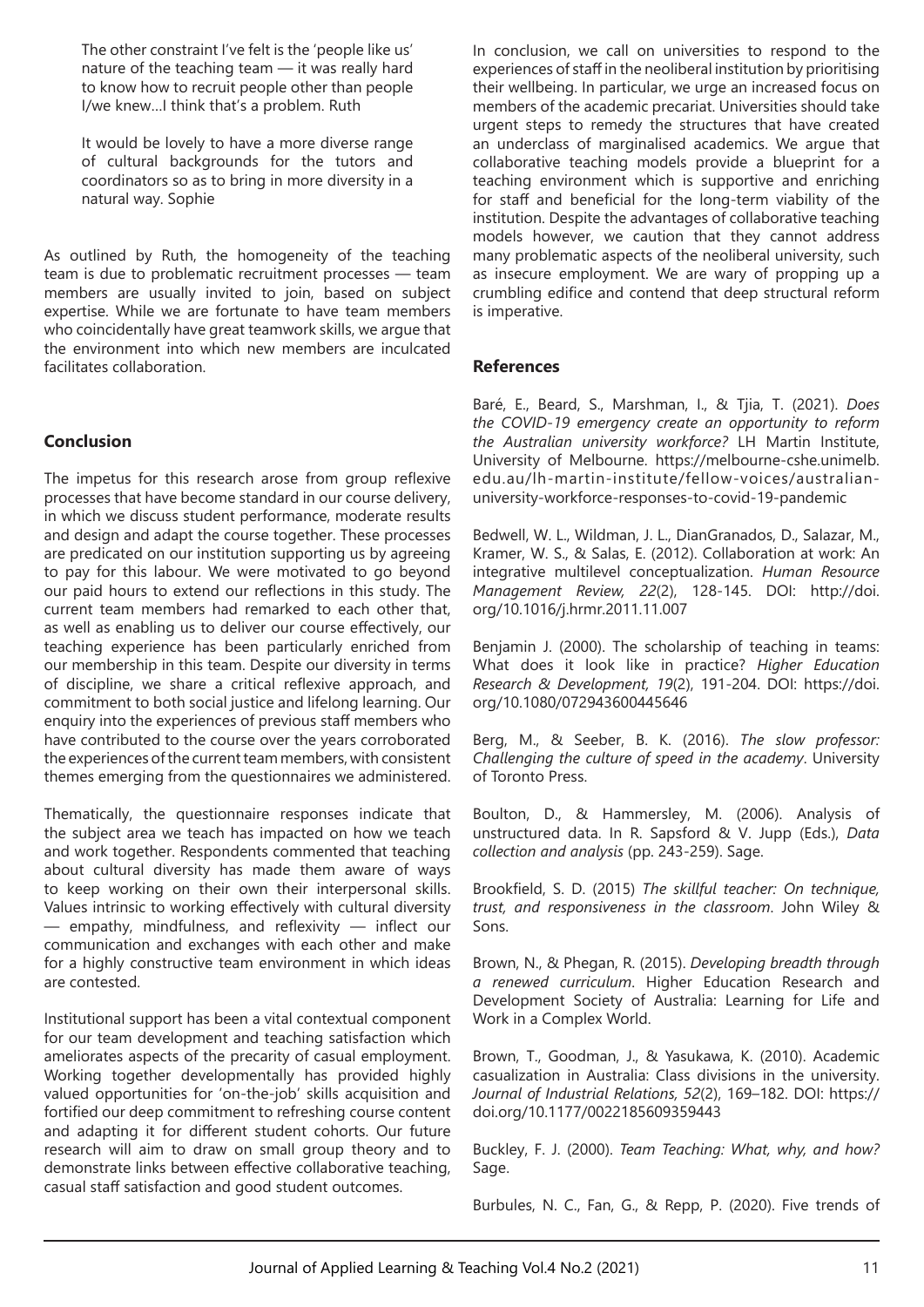education and technology in a sustainable future. *Geography and Sustainability, 1*(2), 93-97. DOI: https://doi.org/10.1016/j. geosus.2020.05.001

Bywater, A., & Mander, S. (2018). Seamlessly transcending the 'academic bump' to support the new lecturer in higher education. *Research in Post-Compulsory Education, 23*(2), 202-212. DOI: https://doi.org/10.1080/13596748.2018.1444 389

Canty, A. J., Chase, J., Hingston, M., Greenwood, G., Mainsbridge, C. P., & Skalicky, J. (2020). Addressing student attrition within higher education online programs through a collaborative community of practice. *Journal of Applied Learning and Teaching, 3*(S1), 140-152. DOI: https://doi. org/10.37074/jalt.2020.3.s1

Chang, H., Ngunjiri, F. W., & Hernandez, K-A. C. (2013). *Collaborative autoethnography*. Routledge.

Chang, H. (2016). Autoethnography in health research: Growing pains? *Qualitative Health Research, 26*(4), 443-451. DOI: https://doi.org/10.1177/1049732315627432

Cheruvelil, K. S., Soranno, P. A., Weathers, K. C., Hanson, P. C., Goring, S. J., Filstrup, C. T., & Read E. K. (2014). Creating and maintaining high-performing collaborative research teams: The importance of diversity and interpersonal skills. *Frontiers in Ecology and the Environment, 2*(1), 31-38. DOI: https://doi.org/10.1890/130001

Clegg, S. (2009). Forms of knowing and academic development practice. *Studies in Higher Education, 34*(4), 403-416. DOI: https://doi.org/10.1080/03075070902771937

Colburn, M., Sullivan, D., & Fox, D. E. (2012). An examination of the impact of team teaching on student learning outcomes and student satisfaction in undergraduate business capstone courses. *American Journal of Business Education, 5*(2), 149- 158. DOI: https://doi.org/10.19030/ajbe.v5i2.6817

Connell, R. (2013). The neoliberal cascade and education: An essay on the market agenda and its consequences. *Critical Studies in Education, 54*(2), 99-112. DOI: https://doi.org/10.1 080/17508487.2013.776990

Cortese, C. G. (2005). Learning through teaching. *Management Learning, 36*(1), 87–115. DOI: https://doi. org/10.1177/1350507605049905

Crimmins, G., Oprescu, F., & Nash, G. (2017). Three pathways to support the professional and career development of casual academics. *International Journal for Academic Development, 22*(2), 144-156. DOI: https://doi.org/10.1080/ 1360144X.2016.1263962

Currie, J., Harris, P., & Thiele, B. (2000). Sacrifices in greedy universities: Are they gendered? *Gender and Education, 12*(3), 269-291. DOI: https://doi.org/10.1080/713668305

Denshire, S. (2014). On auto-ethnography. *Current Sociology Review, 62*(6), 831-850. DOI: https://doi. org/10.1177/0011392114533339

Dugan, K., & Letterman, M. (2008) Student appraisals of collaborative teaching. *College Teaching, 56*(1), 11-15. https://www.jstor.org/stable/27559346

Elers, S. (2020). *Education institutes around the world scramble to prepare for online teaching*. https://www.stuff. co.nz/national/health/coronavirus/120400677/educationinstitutes-around-the-world-scramble-to-prepare-foronline-teaching

Fredericks, V., & Bosanquet, A. (2017). 'An essential right': Reflections on evaluating a professional development program for tutors. *International Journal for Academic Development, 22*(1), 84-89. DOI: https://doi.org/10.1080/13 60144X.2016.1261355

Fuller, R. G., & Bail, J. (2011). Team teaching in the online graduate environment: Collaborative instruction. *International Journal of Information and Communication Technology Education, 7*(4), 72–83. DOI:https://doi. org/10.4018/jicte.2011100107

Gill, R. (2014). Academics, cultural workers and critical labour studies. *Journal of Cultural Economy, 7*(1), 12-30. DOI: https:// doi.org/10.1080/17530350.2013.861763

Greer, D. A., Cathcart, A., & Neale, L. (2016). Helping doctoral students teach: Transitioning to early career academia through cognitive apprenticeship. *Higher Education Research & Development, 35*(4), 712-726. DOI: https://doi.org/10.108 0/07294360.2015.1137873

Hardy, I., Grootenboer, P., & Bristol, L. (2016). Praxis, educational development and the university sector in Australia. *International Journal of Qualitative Studies in Education, 29*(7), 925-945. DOI: https://doi.org/10.1080/095 18398.2016.1174895

Hartman Y., & Darab, S. (2012). A call for slow scholarship: A case study on the intensification of academic life and its implications for pedagogy. *Review of Education, Pedagogy, and Cultural Studies, 34*(1-2), 49-60. DOI: https://doi.org/10. 1080/10714413.2012.643740

Hartung, C., Barnes, N., Welch, R., O'Flynn, G., Uptin, J. & McMahon, S. (2017). Beyond the academic precariat: A collective biography of poetic subjectivities in the neoliberal university. *Sport, Education and Society, 22*(1), 40-57.

Hernandez, K-A. C., Chang, H., & Ngunjiri, F. W. (2017). Collaborative autoethnography as multivocal, relational, and democratic research: Opportunities, challenges, and aspirations. *Auto/Biography Studies, 32*(2), 251-254. DOI: https://doi.org/10.1080/08989575.2017.1288892

Hoare, A., Cornell, S., Bertram, C., Gallagher, K., Heslop, S., Lieven, N., MacLeod, C., Morgan, J., Pickering, A., Wells, S., & Willmore C. (2008). Teaching against the grain: Multi‐disciplinary teamwork effectively delivers a successful undergraduate unit in sustainable development. *Environmental Education Research, 14*(4), 469-481. DOI: https://doi.org/10.1080/13504620802278811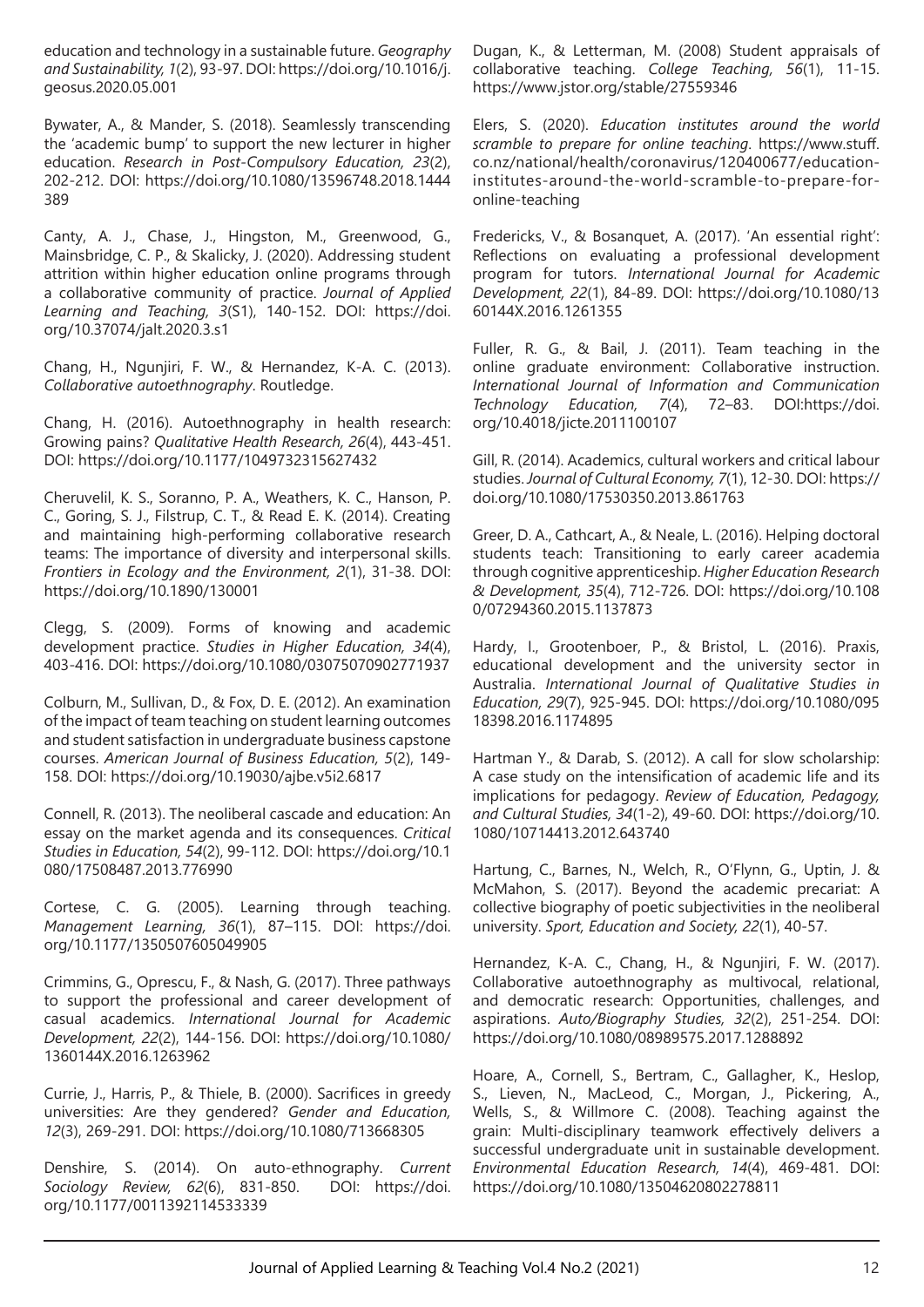Hodges, C., Moore, S., Lockee, B., Trust, T., & Bond, A. (2020). The difference between emergency remote teaching and online learning. *Educause Review.* https://er.educause. edu/articles/2020/3/the-difference-between-emergencyremote-teaching-and-online-learning/

Ivancheva, M. P. (2015). The age of precarity and the new challenges to the academic profession. *Studia Universitatis Babes-Bolyai-Studia Europaea, 60*(1), 39-48.

Johnson, M. (2020). Muting, unmuting, and losing everything in between. *Meanjin Quarterly Blog*. https://meanjin.com.au/ blog/muting-unmuting-and-losing-everything-in-between/

Jones, R. L., Fonseca, J., De Martin Silva, L., Davies, G., Morgan, K., & Mesquita, I. (2015). The promise and problems of video diaries: Building on current research. *Qualitative Research in Sport, Exercise and Health, 7*(3), 395-410. DOI: https://doi.or g/10.1080/2159676X.2014.938687

Keightley, E., Pickering, M., & Allett, N. (2012). The selfinterview: A new method in social science research. *International Journal of Social Research Methodology, 15*(6), 507-521. DOI: https://doi.org/10.1080/13645579.2011.6321 55

Kelly, N., Doyle, J., & Parker, M. (2020). Methods for assessing higher education research team collaboration: Comparing research outputs and participant perceptions across four collaborative research teams. *Higher Education Research & Development, 39*(2), 215-229. DOI: https://doi.org/10.1080/ 07294360.2019.1676199

Kniest, P. (2018). *The rising tide of insecure employment at Australian universities*. National Tertiary Education Union. www.unicasual.org.au/publications

Kolb, D. A. (1984) *Experiential learning: Experience as the source of learning and development.* Prentice-Hall.

Lapadat, J. C. (2017). Ethics in autoethnography and collaborative autoethnography. *Qualitative Inquiry, 23*(8), 589-603. DOI: https://doi.org/10.1177/1077800417704462

Lau, J., Yang, B., & Dasgupta, R. (2020). Will the coronavirus make online education go viral? *Times Higher Education.*  https://www.timeshighereducation.com/features/willcoronavirus-make-online-education-go-viral

Lazarsfeld-Jensen, A., & Morgan, K. (2009). *Overload: The role of work-volume escalation and micromanagement of academic work patterns in loss of morale and collegiality at UWS; the way forward*. http://www.nteu.org.au/publications/ other/overload

Lionnet, F. (1990). Auto-ethnography: The an-archic style of dust tracks on a road. In H. L. Gates (Ed.) *Reading black, reading feminist* (pp. 382–413). Meridian.

Little, A., & Hoel, A. (2011). Interdisciplinary team teaching: An effective method to transform student attitudes. *The Journal of Effective Teaching, 11*(1), 36-44.

May, R., Peetz, D., & Strachan, G. (2013). The casual academic workforce and labour market segmentation in Australia. *Labour & Industry: A Journal Of The Social And Economic Relations Of Work, 23*(3), 258-275. DOI: https://doi.org/10.1 080/10301763.2013.839085

McCormack, C., & Kennelly, R. (2011). 'We must get together and really talk ...': Connection, engagement and safety sustain learning and teaching conversation communities. *Reflective Practice, 12*(4), 515-531. DOI: https://doi.org/10.1 080/14623943.2011.590342

Millar, V. (2016) Interdisciplinary curriculum reform in the changing university. *Teaching in Higher Education, 21*(4), 471-483. DOI: https://doi.org/10.1080/13562517.2016.1155 549

Minett-Smith, C., & Davis, C. L. (2018). Widening the discourse on team-teaching in higher education. *Teaching in Higher Education, 25*(5), 579-594. DOI: https://doi.org/10. 1080/13562517.2019.1577814

Peters, M. A., Rizvi, F., McCulloch, G., Gibbs ,P., Gorur, R., Hong, M., Hwang, Y., Zipin, L., Brennan, M., Robertson, S., Quay, J., Malbon, J., Taglietti, D., Barnett, R., Chengbing, W., McLaren, P., Apple, R., Papastephanou, M., Burbules, N., … Misiaszek, L. (2020). Reimagining the new pedagogical possibilities for universities post-Covid-19. *Educational Philosophy and Theory*, 1-44. DOI: https://doi.org/10.1080 /00131857.2020.1777655

Price, E., Coffey, B., & Nethery, A. (2015). An early career academic network: What worked and what didn't. *Journal of Further and Higher Education, 39*(5), 680-698. DOI: https:// doi.org/10.1080/0309877X.2014.971106

Richardson, J., Suseno, Y., & Wardale, D. (2021). The paradoxical management of casual academics: An Australian case study. *Higher Education Research & Development, 40*(2), 370-385. DOI: https://doi.org/10.1080/07294360.2020.1756 749

Roy, R. & Uekusa, S. (2020). Collaborative autoethnography: 'Self-reflection' as a timely alternative research approach during the global pandemic. *Qualitative Research Journal, 20*, 383-392. DOI: https://doi.org/10.1108/QRJ-06-2020- 0054

Ryan, S., & Bhattacharyya, A. (2012). Barriers to professional development among contingent academic employees: An Australian case study. *International Journal of Learning, 18*(4), 247–262.

Ryan, S., Burgess, J., Connell, J., & Groen, E. (2013). Casual academic staff in an Australian university: Marginalised and excluded. *Tertiary Education and Management, 19*(2), 161– 175. DOI: https://doi.org/10.1080/13583883.2013.783617

Salas E., Burke, S., & Cannon-Bowers, J. A. (2000). Teamwork: Emerging principles. *International Journal of Management Reviews, 2*(4) 339–356. DOI: https://doi.org/10.1111/1468- 2370.00046